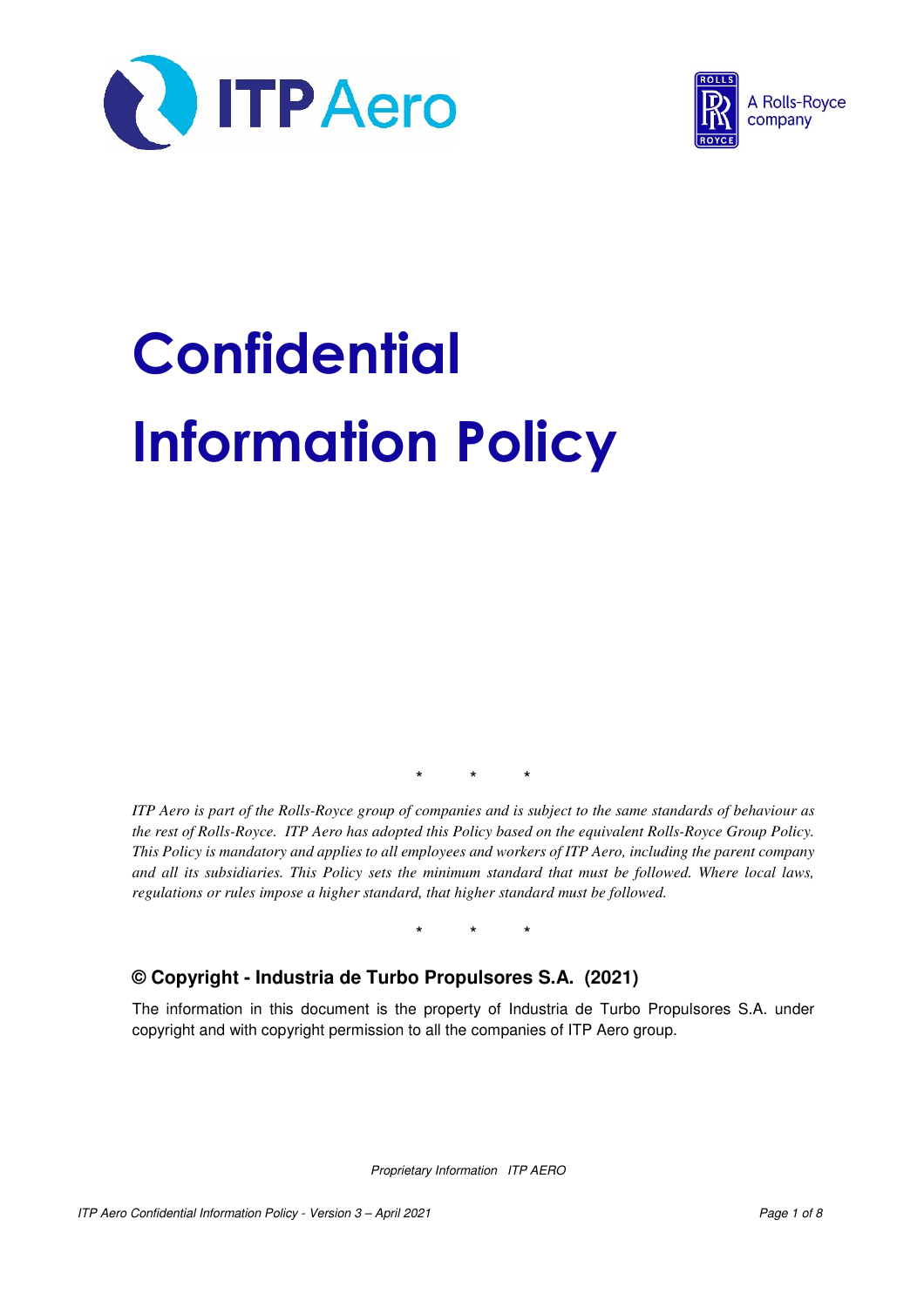



# **Introduction**

Confidential Information belonging to ITP Aero is vital to our Company's success and every employee has a responsibility to use it appropriately, protect its confidentiality and disclose it only if and to the extent authorised to do so. We must also respect the confidentiality of information belonging to others (including competitors, customers, suppliers and partners) and not seek, accept or use any Confidential Information that we know or suspect we are not authorised to have. When others provide us with their own Confidential Information, we must treat it with the same respect that we give our own Confidential Information and must additionally adhere to any restrictions or conditions upon its use that they require.

Inappropriate use or disclosure of Confidential Information can cause serious harm to ITP Aero and others, damage important relationships, subject employees to disciplinary action and expose employees and the Company to legal, commercial and reputational harm including damages and/or debarment. Breaches of the ABC Policies are not acceptable and may result in disciplinary action up to and including dismissal.

This Confidential Information Policy ("Policy") is mandatory and applies to all employees of ITP Aero, its subsidiaries and joint ventures which ITP Aero controls ("ITP Aero" or "Company" or "employees"). ITP Aero employees who are directors on Boards of non-controlled joint ventures should encourage the joint venture to adopt this Policy as a model or use a similar policy. This Policy sets the minimum standard that must be followed. Where local laws, regulations or rules impose a higher standard, that higher standard must be followed.

This Policy:

- Provides a framework for our approach to Confidential Information
- Sets out our Confidential Information standard

#### **Your responsibility**

To read, understand and comply with this policy;

Raise any questions or concerns you might have. There is advice on how you can do so in Section 2.

#### **Your manager's responsibility**

To understand this policy and make sure that they do not ask you to work in a way that contravenes it.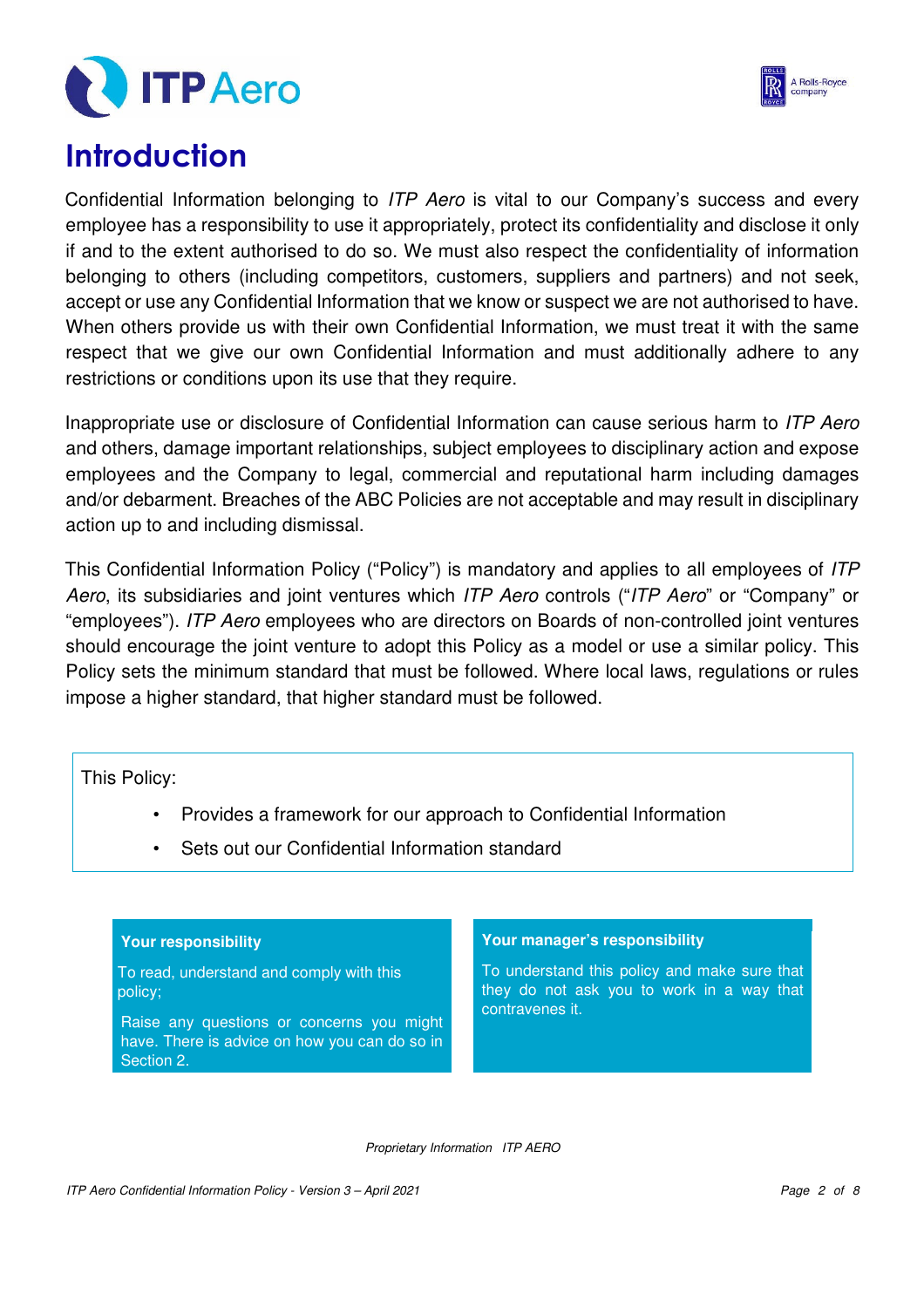



# Common terms

#### **Confidential Information**

Any information that is not in the public domain and is intended to be protected from disclosure (whether it is proprietary in nature or whether by contract, legal protections such as trade secret laws, or other means). Information may be confidential irrespective of whether it is specifically labelled "confidential", "proprietary" or otherwise, or whether it is oral, written, drawn or stored electronically. Alternatively, labelling information "confidential" or "proprietary" or other classification does not automatically make the information Confidential Information.

#### **Red flags**

Indicators, or warning signs, that something might not be right. Red flags must not be ignored, but what is done when they exist will depend on the circumstances of each case. Some examples of common red flags are found in The Global Confidential Information Guidance and in Appendix 1 to this Policy. This list is not exhaustive and you should be alert to any factors that indicate the existence of something improper.

#### **Owner**

The person or entity that owns the

Confidential Information and can authorise its disclosure to, and use by, another party. The Owner is different from just a "holder" of such information. A holder has been provided with Confidential Information by the Owner but may use it only within the limits of the authorisation given by the Owner.

#### **Company**

This means any company within the ITP Aero group, including the parent company (Industria de Turbo Propulsores S.A.U.) and its wholly owned subsidiaries or any other company in which they have a controlling and/or majority shareholding.

#### **ITP Aero**

This means, as applicable, either the whole ITP Aero group or any Company thereof as defined above.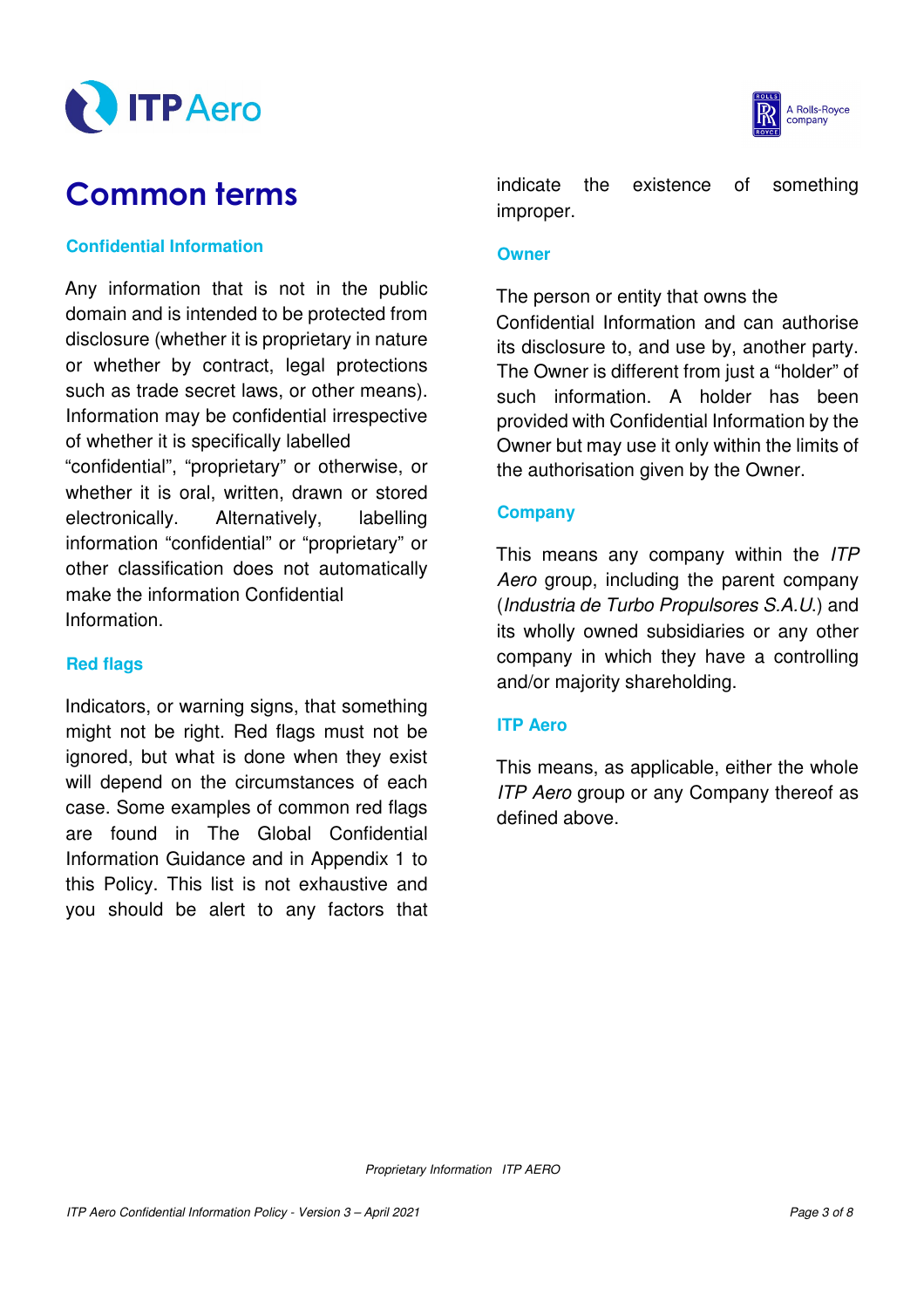



# 1 Confidential Information Policy **1.1. Policy**

1.1.1 All employees must protect ITP Aero Confidential Information and must not use or disclose it to any other parties without appropriate authorization.

1.1.2 When entrusted with another party's Confidential Information, all employees must protect it as they would ITP Aero Confidential Information and use it only within the limits of the authorization provided by the Owner.

1.1.3 Employees must not seek, accept or use any Confidential Information belonging to another party without the Owner's authorization.

# **1.2. All employees**

## **With respect to Confidential Information, you must not:**

1.2.1 Disclose ITP Aero Confidential Information to other parties unless authorized to do so.

1.2.2 Use ITP Aero Confidential Information other than as authorized.

1.2.3 Disclose any other party's Confidential Information unless authorized to do so by the Owner, or someone permitted by the Owner to provide such authorization.

1.2.4 Disclose confidential information of certain customers to Rolls-Royce personnel.

These customers, competitors of Rolls-Royce, establish specific limitations in their contracts with ITP Aero.

1.2.5 Use any other party's Confidential Information unless authorized by the Owner, or someone permitted by the Owner to provide such authorization.

1.2.6 Use confidential information of competing Rolls-Royce customers in Rolls-Royce projects. These customers establish specific limitations in their contracts with ITP Aero.

1.2.7 Seek, accept or use any Confidential Information that the Owner has not authorized ITP Aero to receive, regardless of the form in which such Confidential Information is communicated (eg. paper copies, email, oral communication).

1.2.8 Obtain from a third party (eg. agent, commercial intermediary, adviser, consultant, customer, supplier, joint venture, consortium, partner) any Confidential Information that ITP Aero is not authorized to receive itself.

1.2.9 Engage in industrial espionage or otherwise seek to obtain other parties' Confidential Information through illegal, unethical or disreputable means.

1.2.10 Pressure, induce, encourage, accept or allow job applicants, new employees or contractors to provide Confidential Information from a previous employer or otherwise breach duties of confidentiality they may owe to previous employers.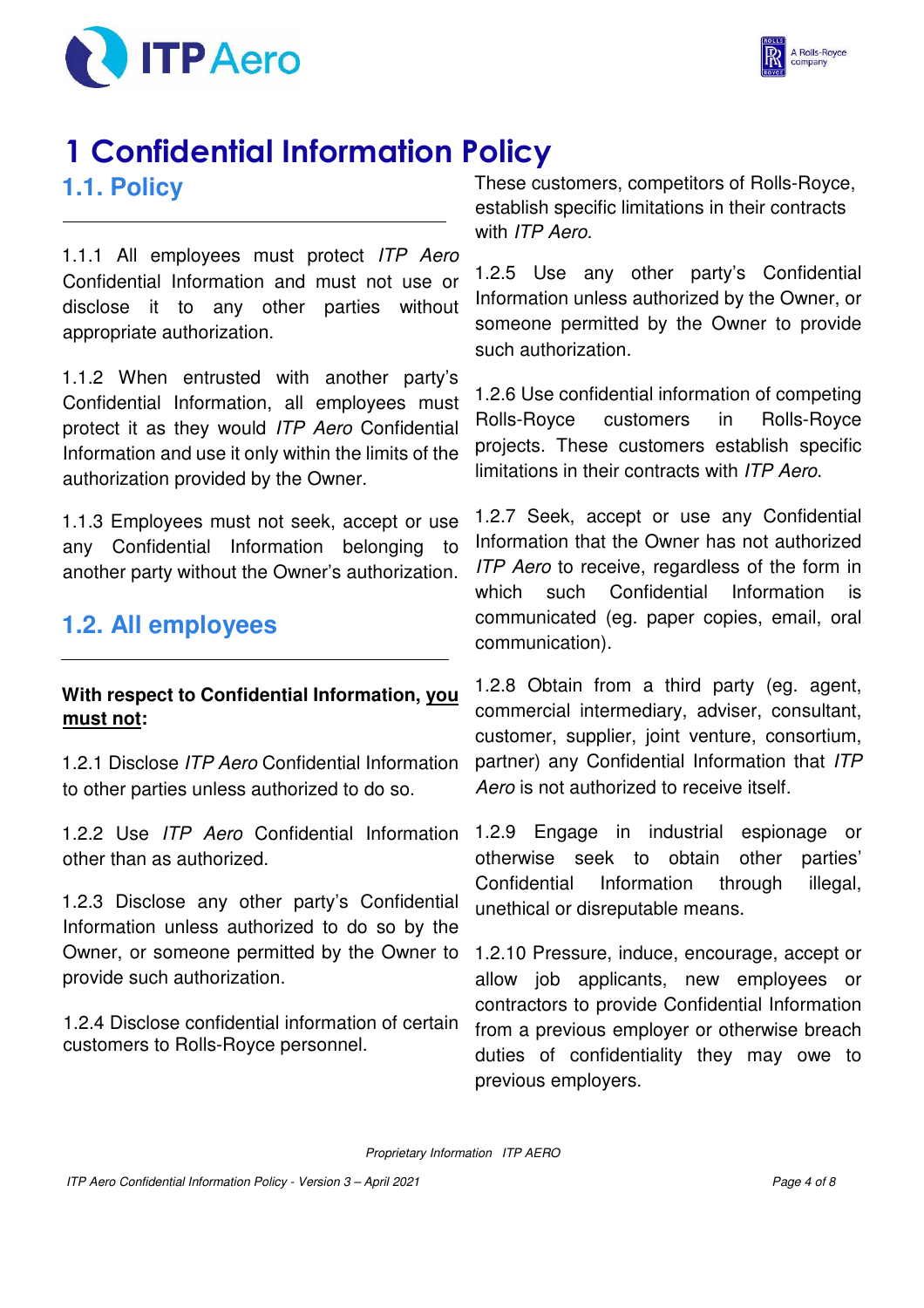



1.2.11 Seek access to any information Confidential Information is authorized by the including information with a government classification where access is not required for legitimate business purposes or if not authorized to do so.

# **1.3. All employees**

## **With respect to Confidential Information, you must:**

1.3.1 Keep all Company documents secure and protect against the unauthorized or inadvertent disclosure of ITP Aero Confidential Information to other parties. This duty to protect Confidential Information applies both during and after an individual's employment with the Company.

1.3.2 Prior to disclosing any ITP Aero Confidential Information to another party, confirm if an agreement is required to protect the Confidential Information and intellectual property rights of ITP Aero.

1.3.3 Keep all Confidential Information provided to ITP Aero by other parties protected and secure and only use it within the limits of the authorization given by the Owner.

1.3.4 Avoid access of Rolls-Royce personnel to the confidential information of competing Rolls -Royce customers. These customers establish specific limitations in their contracts with ITP Aero.

1.3.5 When presented with Confidential Information by anyone other than the Owner, confirm that the person providing the

Owner to disclose the information to the Company.

1.3.6 Adhere to any relevant laws, regulations or rules applicable in the jurisdictions in which they are operating, including any export control regulations; intellectual property laws; government procurement regulations (such as the Public Contracts Regulations in Spain, the Defence and Security Public Contracts Regulations in the United Kingdom and the Federal Acquisition Regulation in the United States) and competition, antitrust or antimonopoly laws.

1.3.7 Report as soon as possible if you know or suspect a breach of any ABC Policy by you or by another person. Reports should be made to a member of the Ethics & Compliance team, the Legal Function or the Ethics Line.

# **1.4. All employees**

**If you have received third party information and are unsure whether the information is Confidential Information or whether the disclosing party is authorized to make it available to you, then you must:**

1.4.1 Ask the source to confirm that he or she is permitted to provide it to ITP Aero.

1.4.2 Not share, distribute or use the information unless and until the concerns are resolved in a manner that enables you to proceed in accordance with this Policy (seek advice if required).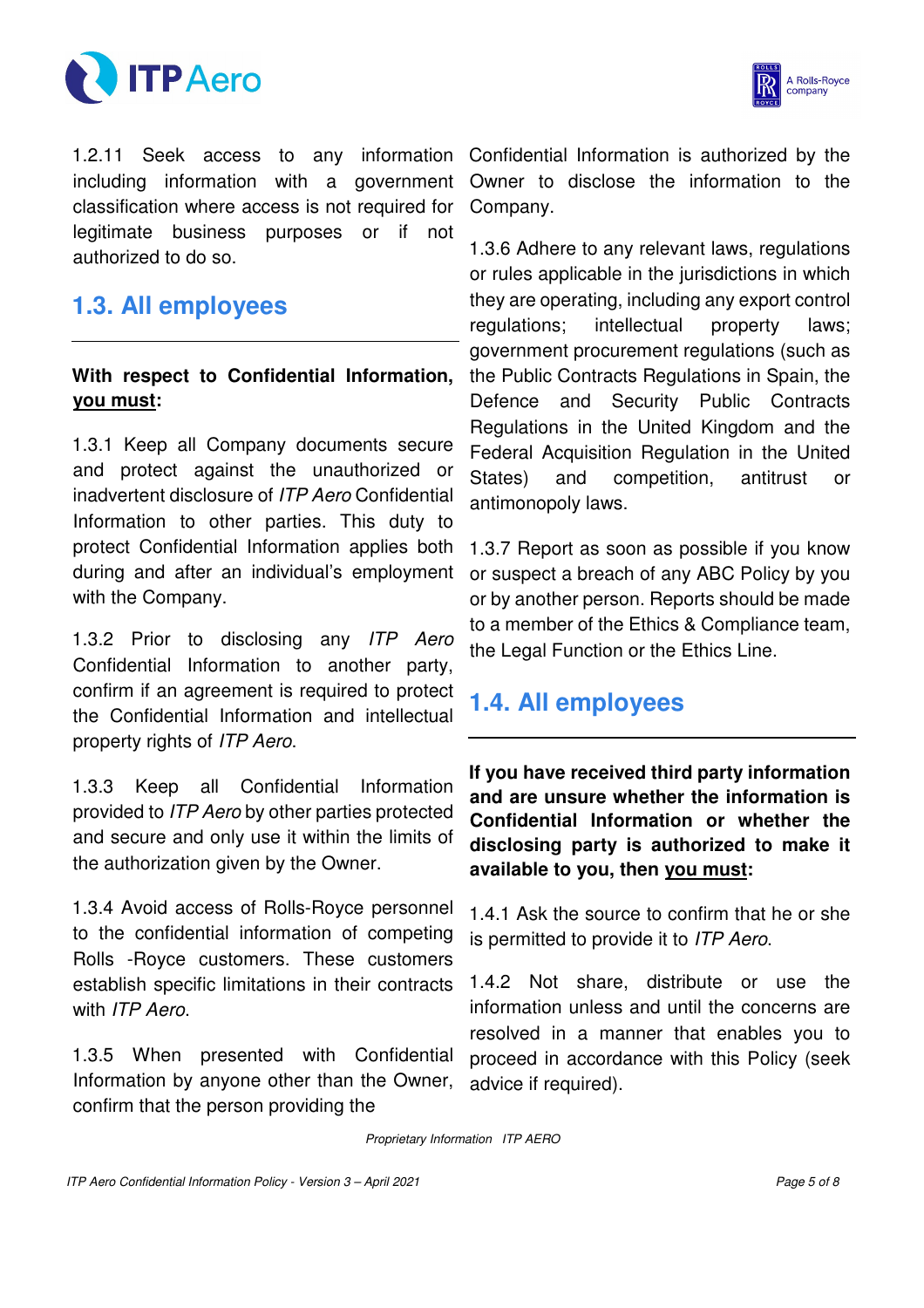



1.4.3 Where concerns or Red flags are interpretation, through the mechanisms identified and mitigated or resolved, keep a established in the "Speak-up" Policy or record of the relevant actions taken

that may arise from its application or through the Ethics Line.

In dealing with these situations, the identity of the reporters will be kept confidential and ITP Aero will not retaliate against them.

# **1.5. All employees**

## **If you are unable to resolve any concerns or red flags, then you must:**

1.5.1 Without delay, inform the Ethics & Compliance team or to the ITP Aero Ethics Line.

1.5.2 While awaiting instructions, not share, use, distribute, delete or destroy the information.

 1.5.3 Proceed as instructed by the Ethics & Compliance team.

# **1.6 Communication of breaches**

Any breach of this policy must be reported to the Ethics & Compliance Area, as well as any doubt

# **1.7 Disciplinary system**

Non-compliance with this Policy by any employee of ITP Aero will be considered a misdemeanour and will be sanctioned in accordance with the Sanctioning Regime provided for in the applicable Collective Agreement, or in its absence, in the labour legislation in force, which may include the dismissal of the offender.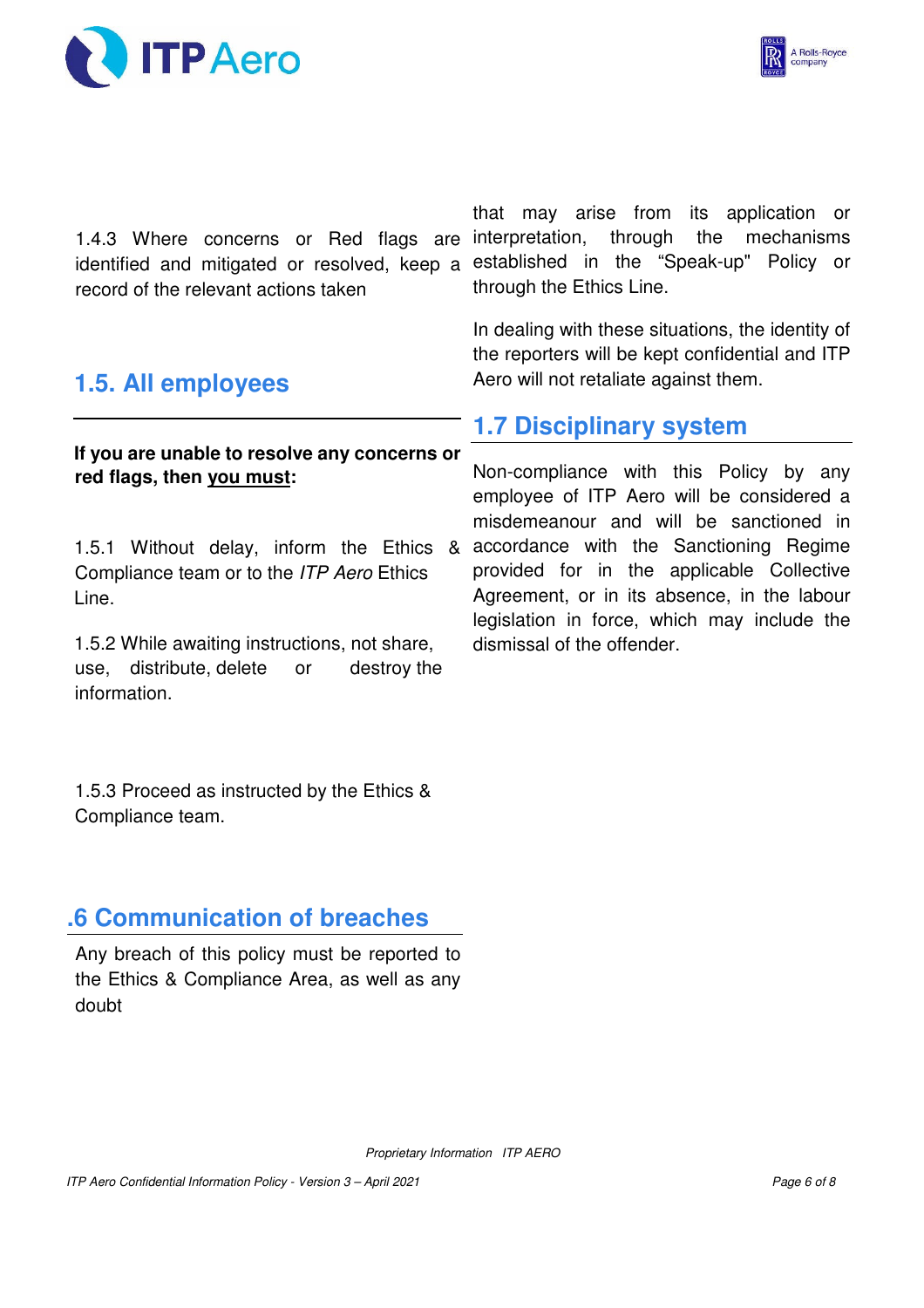



# 2 **Where to get more information and some others documents to read.**

Any communication related to this Policy, either on additional information or non-compliance could be done through the channels established in the Speak Up Policy.

Other documents related to this Policy are:

- The ITP Aero Code of Conduct.
- The ABC Policy and the guiding documents of the Ethics & Compliance site of the ITP Aero intranet.
- The Speak Up Policy.
- The ITP Aero Global Security Policy.
- The ITP Aero IT Acceptable Use Policy.

| Version                      | Version 3                                             |
|------------------------------|-------------------------------------------------------|
| <b>Edition/Revision Date</b> | April 2021                                            |
| Author/Owner                 | Information Management Compliance.                    |
| <b>Approver</b>              | Internal Governance and Resources Executive Director. |